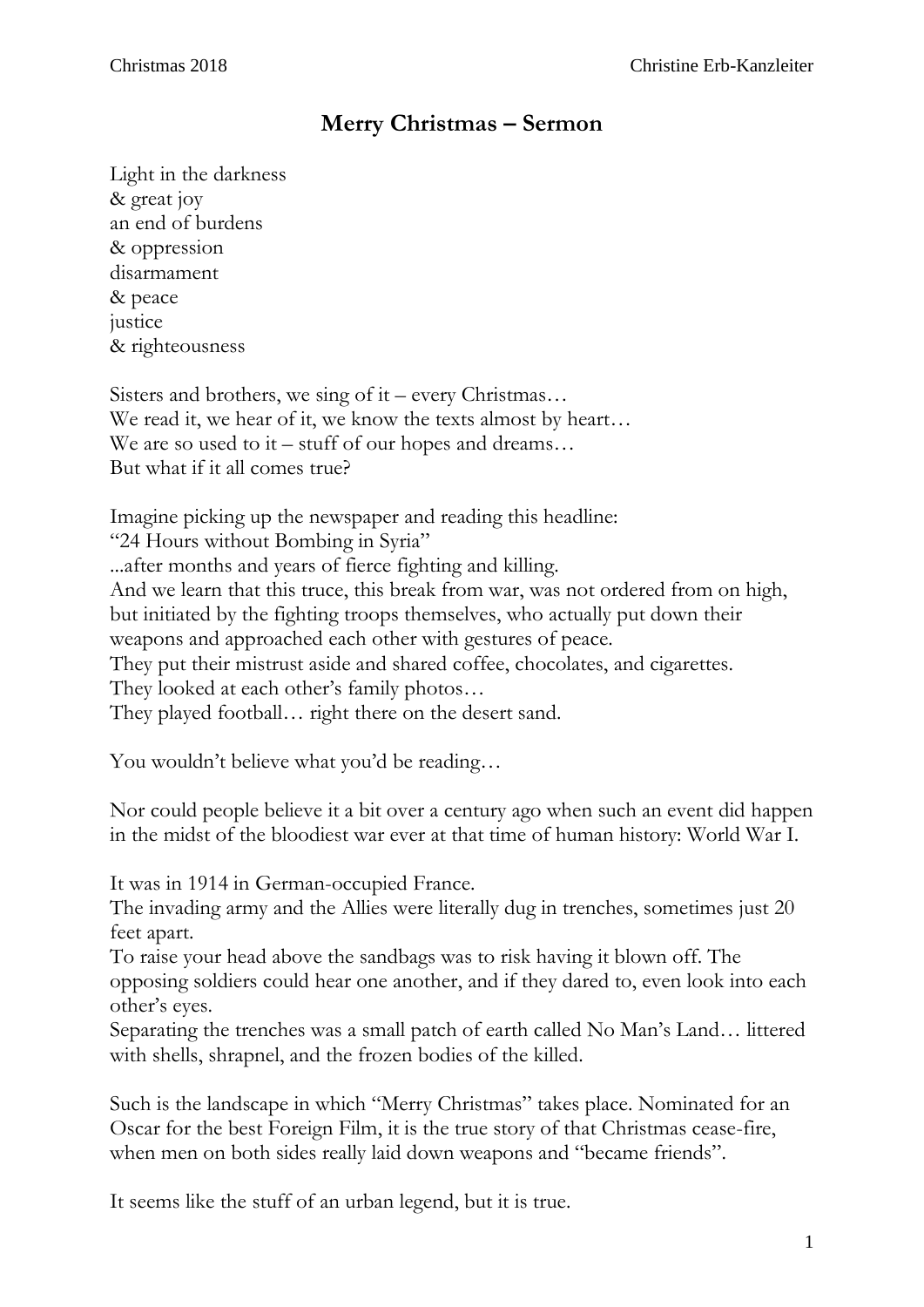When watching the film it begins with three classrooms. Scottish, French and German schoolboys recite poems full of hate. They tell their classmates in rhyme form how the enemy must be wiped off the face of the earth so their own nation could prosper.

Moving ahead ten years, we see young men hurrying off to war; some as enthusiastic as going to a football match.

One of these men is the German Nikolaus Sprink, an opera singer whose solo at the Berlin opera is interrupted by a German army officer who has come up on stage to announce that war has begun.

Sprink was drafted and had to leave his singing partner and lover, the Danish Anna Sörenson.

With a permission of the Crown Prince, Emperor Wilhelm II's son, Anna joins Nikolaus at the front on Christmas Eve. The top militaries had decided that a Christmas concert would cheer up the soldiers, and ordered Anna and Nikolaus to sing.

Kaiser Wilhelm, the emperor, had also decided that it would be good to lift up the soldiers' spirits to send Christmas trees into the trenches.

Believe it or not, a forest of pine trees with matching decorations is sent out to the troops.

This is not a romantic film detail. It is recorded in hundreds of letters which the soldiers sent home from the front.

On that fateful Christmas night it is the Scottish bagpipers who take a first step. They begin to play a highly emotional Scottish folk song: "I am dreaming of home..." The Scottish soldiers hum along... some sing with the rusty voices of this awful war.

Remember, the troops are only 20 to 30 feet apart from the each other…

So, when the Scottish finish their song, the German soldiers in their ditches spontaneously applaud.

Nikolaus Sprink takes a Christmas tree in full decoration and climbs up the rampart and sings – with his most beautiful opera voice – "Stille Nacht, heilige Nacht"…

The Scottish listen to the magic of the music… still their guns at the ready… and… the Scottish bagpipers join in playing "Silent Night"…

Now the Scottish applaud…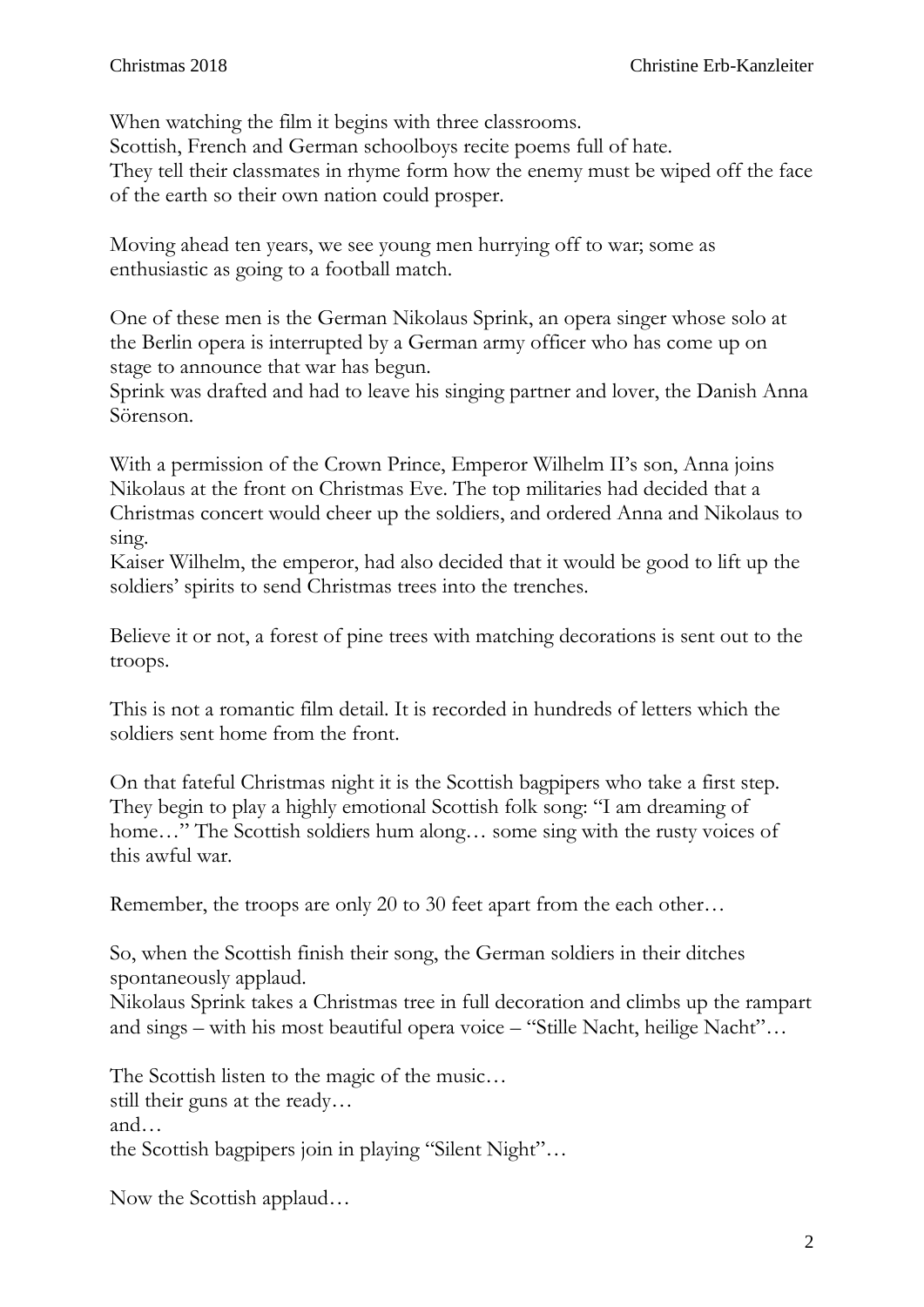Then one of their bagpipers begins to play the first line of "O Come All Ye Faithful"… he stops for a bit… Sprink takes a moment…

…and sings

…accompanied by the Scottish bagpipers.

(this cost me a tear or two when watching the film)

Still singing Sprink takes the Christmas tree and walks over into No Man's Land, places the tree there and greets the Scottish soldiers, while the camera goes over to a French soldier quietly mouthing the words of the song in his ditch, tears streaming down his cheeks.

The German commander now comes to call Sprink back, but before he can do so the Scottish officer joins them at the Christmas tree.

The French commander becomes aware of what he calls "a mess going on out there" and goes into the No Man's Land too.

It is the Scottish officer who suggests one night of peace.

The German commander agrees to it saying "No worries, it is just for one night." And the French officer calls a soldier to bring the three a bottle of champagne which they share in battered tin cups.

In each other's languages they wish one another Frohe Weihnachten, Merry Christmas & Joyeux Noel.

Then…

…slowly

…the soldiers of the three armies leave their trenches

…and walk towards each other in the No Man's Land.

They share what they have: coffee, tea, chocolates, champagne...

And then …Anna appears.

The soldiers look at the woman …and begin to show each other photos of wives and children.

They share each other's stories and discover how much alike they all are. The French officer's home quarter in Paris happens to be the beloved holiday place of the German commander, and so on…

The soldiers make attempts speaking each other's languages…

From a far away village church they can hear the bells ring... The Scottish army chaplain climbs a small hill and reads a mass.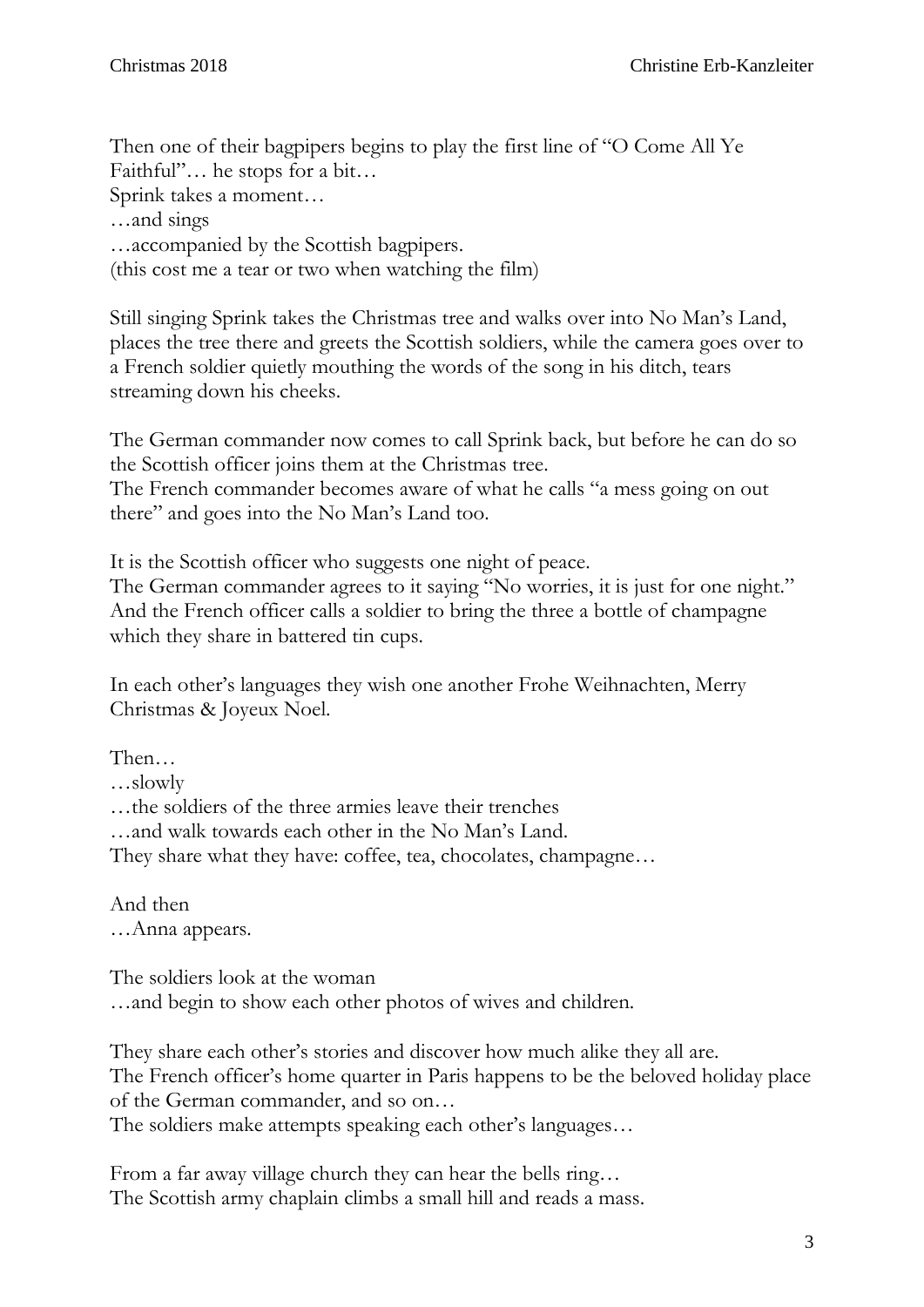When he finishes his sermon, there is a moment of utter silence...

He looks at Anna …nods …and she stands up and sings the Ave Maria of her life.

The soldiers have a peace on their faces, as they may not have had since the war had begun. The threefold Amen ends, and there is the most awesome silence over the battlefield.

The Scottish minister speaks the peace, the officers wish each other Goodbye, and all return onto their sides.

By the end of the night the Christmas trees are taken down. The Scottish army chaplain and the officer agree on a minimum of report put into the army records of that night.

The next morning the soldiers are ordered to start the shooting again, but can't.

Having seen their dead lying frozen in the No Man's Land, the officers feel the urge to meet again. Over a cup of coffee they organise the burying of their dead in dignity and one more moment of peace.

The bagpipers play while the alive bury the dead in the deep winter of 1914 there in the North of France.

A day later all three armies play football and cards in the No Man's Land. And when they should fight with each other again, they realize that they can't. Celebrating Christmas with each other had made enemies friends. And once they had shared food and drink and had sung with each other, they could not make war anymore.

The bagpipers play a last time. The film ends. The war goes on. A moment of humanity made history.

The soldiers and commanders get no praise for what they've done. Their divisions are dissolved, the officers and soldiers sent to other fronts.

World War I lasted four more years. It could have ended after Christmas 1914, had the lesson of this Christmas been learned by the leaders of the nations as well.